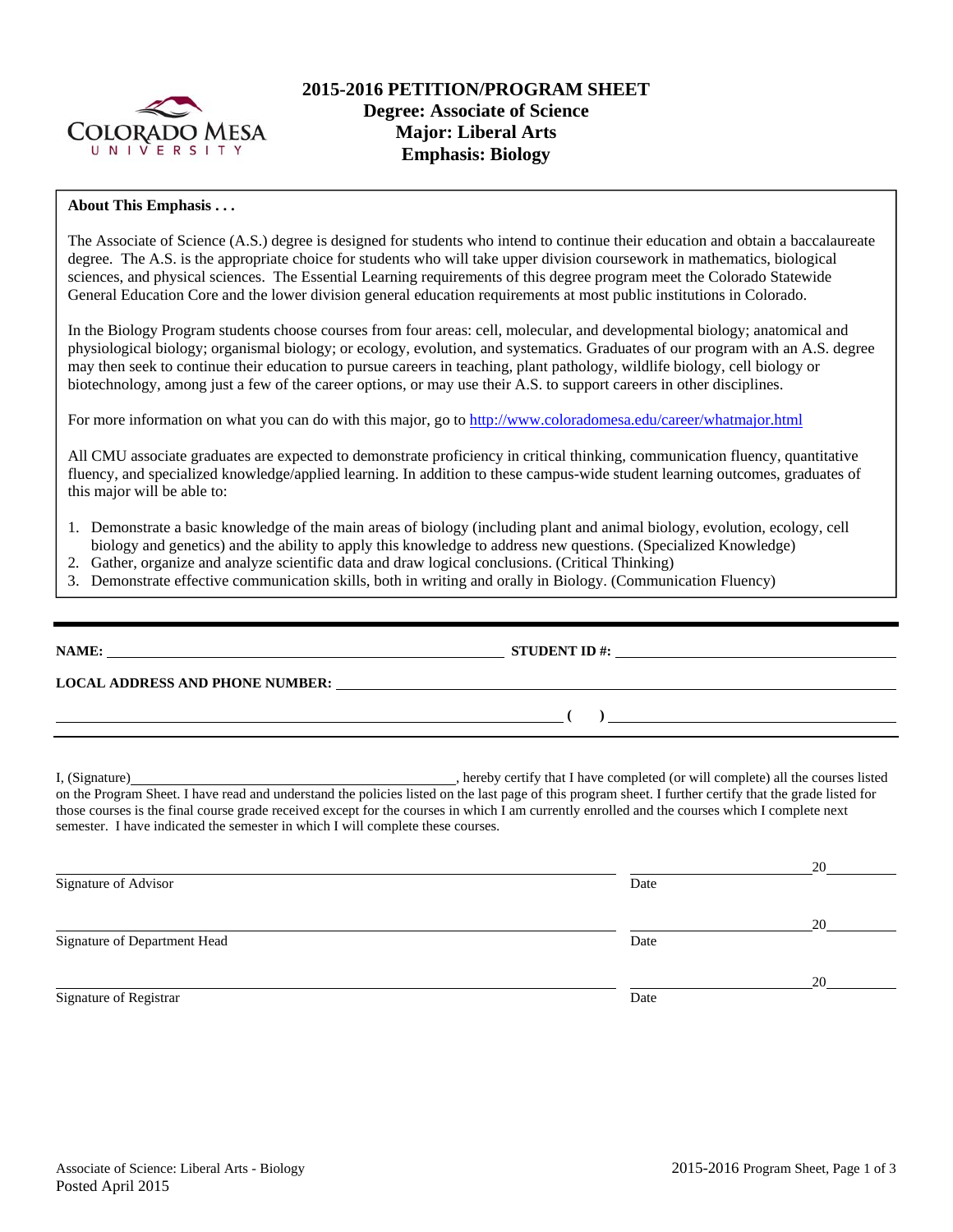#### **DEGREE REQUIREMENTS:**

- Minimum of 60 semester hours total (A minimum of 15 of the final 30 semester hours of credit at CMU).
- 2.00 cumulative GPA or higher in all CMU coursework and a grade of "C" or better must be earned toward the major content area
- A grade of "C" or higher must be earned in all Essential Learning courses in order to be accepted for transfer under the Core Transfer Agreements.
- Pre-collegiate courses (usually numbered below 100) cannot be used for graduation.
- A student must follow the CMU graduation requirements either from 1) the program sheet for the major in effect at the time the student officially declares a major; or 2) a program sheet for the major approved for a year subsequent to the year during which the student officially declares the major and is approved for the student by the department head. Because a program may have requirements specific to the degree, the student should check with the faculty advisor for additional criteria. It is the student's responsibility to be aware of, and follow, all requirements for the degree being pursued. Any exceptions or substitutions must be approved by the student's faculty advisor and Department Head.
- When filling out the program sheet a course can be used only once.
- See the "Undergraduate Graduation Requirements" in the catalog for additional graduation information.

**ESSENTIAL LEARNING REQUIREMENTS** (31 semester hours) See the current catalog for a list of courses that fulfill the requirements below. If a course is on the Essential Learning list of options and a requirement for your major, you must use it to fulfill the major requirement and make a different selection within the Essential Learning requirement The Essential Learning capstone course and co-requisite Essential Speech course (required for bachelor's degrees) cannot be used as options for the below requirements.

| Course No Title |  |
|-----------------|--|
|                 |  |

Sem.hrs Grade Term

**English** (6 semester hours, must receive a grade of "C" or better and must be completed by the time the student has 60 semester hours.) ENGL 111 English Composition 3 \_\_\_\_\_ \_\_\_\_ ENGL 112 English Composition 3 \_\_\_\_\_ \_\_\_\_ **Social and Behavioral Sciences** (6 semester hours)

\_\_\_\_\_\_ \_\_\_\_ \_\_\_\_\_\_\_\_\_\_\_\_\_\_\_\_\_\_\_\_\_\_\_\_ \_\_\_\_ \_\_\_\_\_ \_\_\_\_\_\_\_\_ \_\_\_\_\_\_ \_\_\_\_ \_\_\_\_\_\_\_\_\_\_\_\_\_\_\_\_\_\_\_\_\_\_\_\_ \_\_\_\_ \_\_\_\_\_ \_\_\_\_\_\_\_\_

 **\_\_\_\_\_\_\_\_ Fine Arts** (3 semester hours)

**Math MATH 113 or higher** (3 semester hours, must receive a grade of "C" or better, must be completed by the time the student has 60 semester hours.)

\_\_\_\_\_\_ \_\_\_\_ \_\_\_\_\_\_\_\_\_\_\_\_\_\_\_\_\_\_\_\_\_\_\_\_ \_\_\_\_ \_\_\_\_\_ \_\_\_\_\_\_\_\_

MATH 113 College Algebra 4\* **\*3 credits apply to the Essential Learning requirements and 1 credit applies to elective credit** 

 $\frac{1}{\sqrt{3}}$ 

**Humanities (3 semester hours)** 

**Natural Sciences** (7 semester hours, one course must include a lab) CHEM 131/131L, and 132/132L recommended

| Course No Title                                                                                                                                                                                                                | Sem.hrs Grade Term |  |
|--------------------------------------------------------------------------------------------------------------------------------------------------------------------------------------------------------------------------------|--------------------|--|
| <b>History</b> (3 semester hours)                                                                                                                                                                                              |                    |  |
| HIST THE STATE OF THE STATE OF THE STATE OF THE STATE OF THE STATE OF THE STATE OF THE STATE OF THE STATE OF THE STATE OF THE STATE OF THE STATE OF THE STATE OF THE STATE OF THE STATE OF THE STATE OF THE STATE OF THE STATE | 3                  |  |
| --------------------                                                                                                                                                                                                           |                    |  |

| <b>WELLNESS REQUIRMENT</b> (2 semester hours) |                     |  |  |  |
|-----------------------------------------------|---------------------|--|--|--|
| KINE 100                                      | Health and Wellness |  |  |  |
| KINA 1                                        |                     |  |  |  |
|                                               |                     |  |  |  |

#### **BIOLOGY EMPHASIS CORE REQUIREMENTS**

(24 semester hours)

|                  | Core Classes (16 semester hours)    |   |  |
|------------------|-------------------------------------|---|--|
| <b>BIOL</b> 105  | <b>Attributes of Living Systems</b> | 3 |  |
| <b>BIOL 105L</b> | <b>Attributes of Living Systems</b> |   |  |
|                  | Laboratory                          |   |  |
| <b>BIOL 106</b>  | Principles of Animal Biology        | 3 |  |
| <b>BIOL 106L</b> | Principles of Animal Biology        |   |  |
|                  | Laboratory                          |   |  |
| <b>BIOL 107</b>  | Principles of Plant Biology         | 3 |  |
| <b>BIOL 107L</b> | Principles of Plant Biology         |   |  |
|                  | Laboratory                          |   |  |
| <b>BIOL 208</b>  | Fundamentals of Ecology &           |   |  |
|                  | Evolution                           |   |  |
| <b>BIOL 208L</b> | Fundamentals of Ecology &           |   |  |
|                  | <b>Evolution Lab</b>                |   |  |

#### **Required Biology Specialization Courses** (8 Semester Hours) To be

selected in consultation with student's advisor



**Electives** (All college level courses, **not listed above,** that will bring your total semester hours to 60 hours.) Up to 3 hours may be needed.